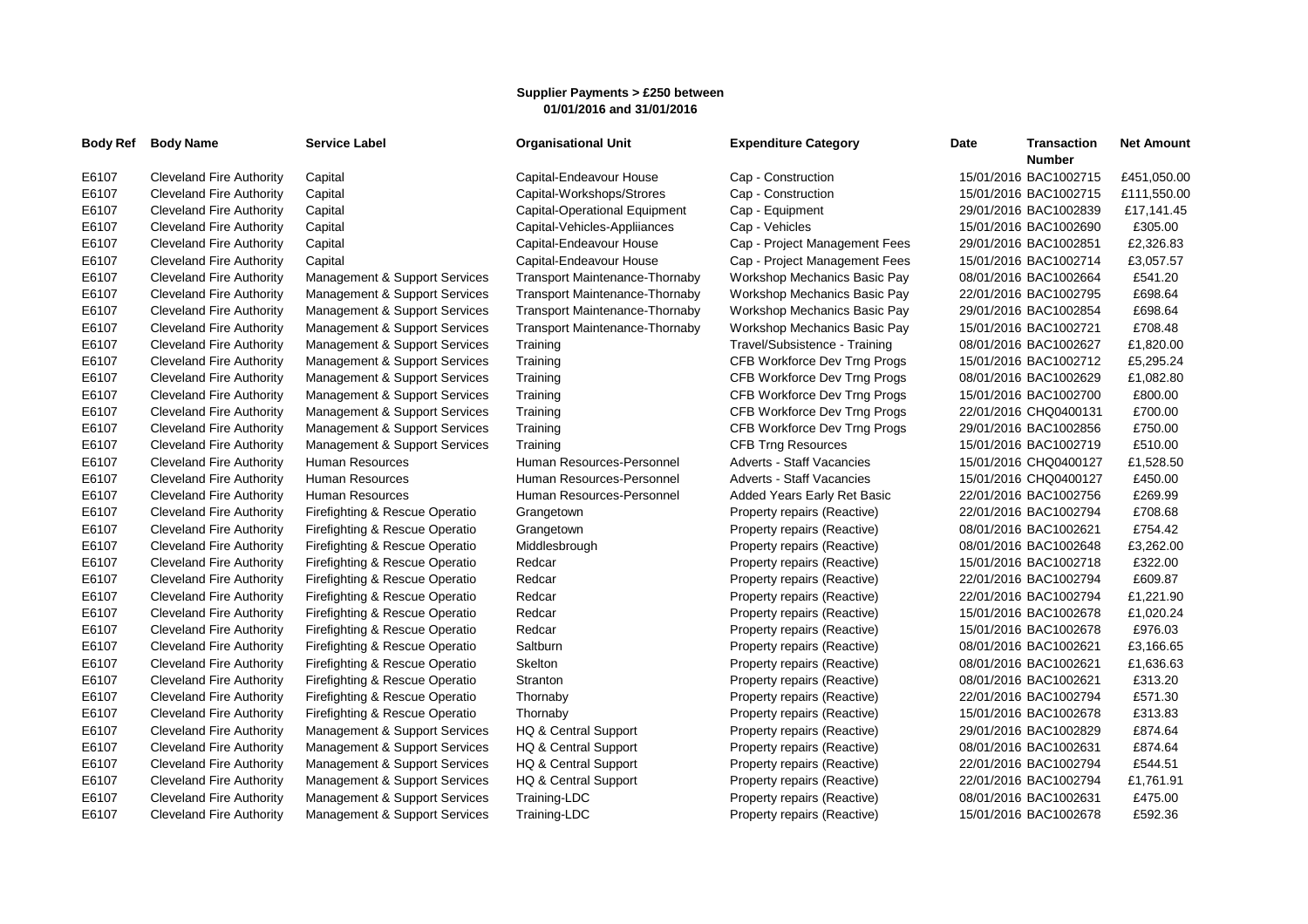E6107 Cleveland Fire Authority Firefighting & Rescue Operatio Headland Property Mtce (Planned) 15/01/2016 BAC1002706 £390.00 E6107 Cleveland Fire Authority Firefighting & Rescue Operatio Marine Gas Vat 17.5% Metered Supply 22/01/2016 BAC1002788 £380.91 E6107 Cleveland Fire Authority Firefighting & Rescue Operatio Billingham Electricity Vat 17.5% Standard 15/01/2016 BAC1002697 £701.81

E6107 Cleveland Fire Authority Firefighting & Rescue Operatio Skelton Property Mtce (Planned) 22/01/2016 BAC1002794 £324.50 E6107 Cleveland Fire Authority Management & Support Services HQ & Central Support Property Mtce (Planned) 22/01/2016 BAC1002794 £324.50 E6107 Cleveland Fire Authority Management & Support Services HQ & Central Support Property Mtce (Planned) 29/01/2016 BAC1002853 £405.60 E6107 Cleveland Fire Authority Management & Support Services HQ & Central Support Property Mtce (Planned) 29/01/2016 BAC1002853 £273.88 E6107 Cleveland Fire Authority Management & Support Services Training-LDC Property Mtce (Planned) 29/01/2016 BAC1002853 £352.92 E6107 Cleveland Fire Authority Firefighting & Rescue Operatio Coulby Newham Minor/New Works 22/01/2016 BAC1002794 £9,373.90 E6107 Cleveland Fire Authority Firefighting & Rescue Operatio Coulby Newham Minor/New Works 22/01/2016 BAC1002793 £1,163.74 E6107 Cleveland Fire Authority Firefighting & Rescue Operatio Grangetown Minor/New Works 22/01/2016 BAC1002793 £4,532.00 E6107 Cleveland Fire Authority Firefighting & Rescue Operatio Guisborough Minor/New Works 22/01/2016 BAC1002794 £372.25 E6107 Cleveland Fire Authority Firefighting & Rescue Operatio Guisborough Minor/New Works 22/01/2016 BAC1002793 £3,492.55 E6107 Cleveland Fire Authority Firefighting & Rescue Operatio Loftus Communication Minor/New Works 22/01/2016 BAC1002794 £6.745.35 E6107 Cleveland Fire Authority Firefighting & Rescue Operatio Loftus Minor/New Works Minor/New Works 22/01/2016 BAC1002793 £12,178.11 E6107 Cleveland Fire Authority Firefighting & Rescue Operatio Marine Minor Metal Minor/New Works 22/01/2016 BAC1002794 £4.380.34 E6107 Cleveland Fire Authority Firefighting & Rescue Operatio Redcar Minor/New Works 22/01/2016 BAC1002794 £292.23 E6107 Cleveland Fire Authority Firefighting & Rescue Operatio Stockton Minor/New Works 22/01/2016 BAC1002794 £7,278.41 E6107 Cleveland Fire Authority Firefighting & Rescue Operatio Thornaby Minor/New Works 22/01/2016 BAC1002794 £272.70 E6107 Cleveland Fire Authority Firefighting & Rescue Operatio Thornaby Minor/New Works 22/01/2016 BAC1002793 £7,055.00 E6107 Cleveland Fire Authority Community Fire Safety Youth Engagement-Redcar Gas Vat 17.5% Metered Supply 22/01/2016 BAC1002788 £302.65 E6107 Cleveland Fire Authority Firefighting & Rescue Operatio Coulby Newham Gas Vat 17.5% Metered Supply 22/01/2016 BAC1002788 £1,134.90 E6107 Cleveland Fire Authority Firefighting & Rescue Operatio Grangetown Gas Vat 17.5% Metered Supply 22/01/2016 BAC1002788 £669.13 E6107 Cleveland Fire Authority Firefighting & Rescue Operatio Guisborough Gas Vat 17.5% Metered Supply 22/01/2016 BAC1002788 £341.65 E6107 Cleveland Fire Authority Firefighting & Rescue Operatio Redcar Gas Vat 17.5% Metered Supply 22/01/2016 BAC1002788 £385.20 E6107 Cleveland Fire Authority Firefighting & Rescue Operatio Stockton Gas Vat 17.5% Metered Supply 22/01/2016 BAC1002788 £1,077.49 E6107 Cleveland Fire Authority Firefighting & Rescue Operatio Stranton Gas Vat 17.5% Metered Supply 22/01/2016 BAC1002788 £894.86 E6107 Cleveland Fire Authority Firefighting & Rescue Operatio Thornaby Gas Vat 17.5% Metered Supply 22/01/2016 BAC1002788 £746.40 E6107 Cleveland Fire Authority Firefighting & Rescue Operatio Yarm Gas Vat 17.5% Metered Supply 22/01/2016 BAC1002788 £355.78 E6107 Cleveland Fire Authority Management & Support Services Procurement/Stores-Stores Gas Vat 17.5% Metered Supply 22/01/2016 BAC1002788 £746.40 E6107 Cleveland Fire Authority Management & Support Services Training-LDC Gas Vat 17.5% Metered Supply 22/01/2016 BAC1002788 £2,007.39 E6107 Cleveland Fire Authority Management & Support Services Transport Maintenance-Thornaby Gas Vat 17.5% Metered Supply 22/01/2016 BAC1002788 £1,492.81 E6107 Cleveland Fire Authority Community Fire Safety Youth Engagement-Redcar Electricity Vat 17.5% Standard 15/01/2016 BAC1002697 £563.03 E6107 Cleveland Fire Authority Firefighting & Rescue Operatio Coulby Newham Electricity Vat 17.5% Standard 15/01/2016 BAC1002697 £697.34 E6107 Cleveland Fire Authority Firefighting & Rescue Operatio Marine Electricity Vat 17.5% Standard 15/01/2016 BAC1002697 £802.69 E6107 Cleveland Fire Authority Firefighting & Rescue Operatio Middlesbrough Electricity Vat 17.5% Standard 15/01/2016 BAC1002697 £4.064.23 E6107 Cleveland Fire Authority Firefighting & Rescue Operatio Middlesbrough Electricity Vat 17.5% Standard 15/01/2016 BAC1002697 -£3,640.68 E6107 Cleveland Fire Authority Firefighting & Rescue Operatio Middlesbrough Electricity Vat 17.5% Standard 15/01/2016 BAC1002697 -£4.064.23 E6107 Cleveland Fire Authority Firefighting & Rescue Operatio Middlesbrough Electricity Vat 17.5% Standard 15/01/2016 BAC1002697 £3,640.68 E6107 Cleveland Fire Authority Firefighting & Rescue Operatio Redcar Electricity Vat 17.5% Standard 15/01/2016 BAC1002697 £716.59 E6107 Cleveland Fire Authority Firefighting & Rescue Operatio Stockton Electricity Vat 17.5% Standard 15/01/2016 BAC1002697 £1,106.96 E6107 Cleveland Fire Authority Firefighting & Rescue Operatio Stranton Electricity Vat 17.5% Standard 15/01/2016 BAC1002697 £1,249.26 E6107 Cleveland Fire Authority Firefighting & Rescue Operatio Thornaby Electricity Vat 17.5% Standard 15/01/2016 BAC1002697 £775.87 E6107 Cleveland Fire Authority Firefighting & Rescue Operatio Yarm Electricity Vat 17.5% Standard 15/01/2016 BAC1002697 £743.58 E6107 Cleveland Fire Authority Management & Support Services HQ & Central Support Electricity Vat 17.5% Standard 15/01/2016 BAC1002697 £4,481.69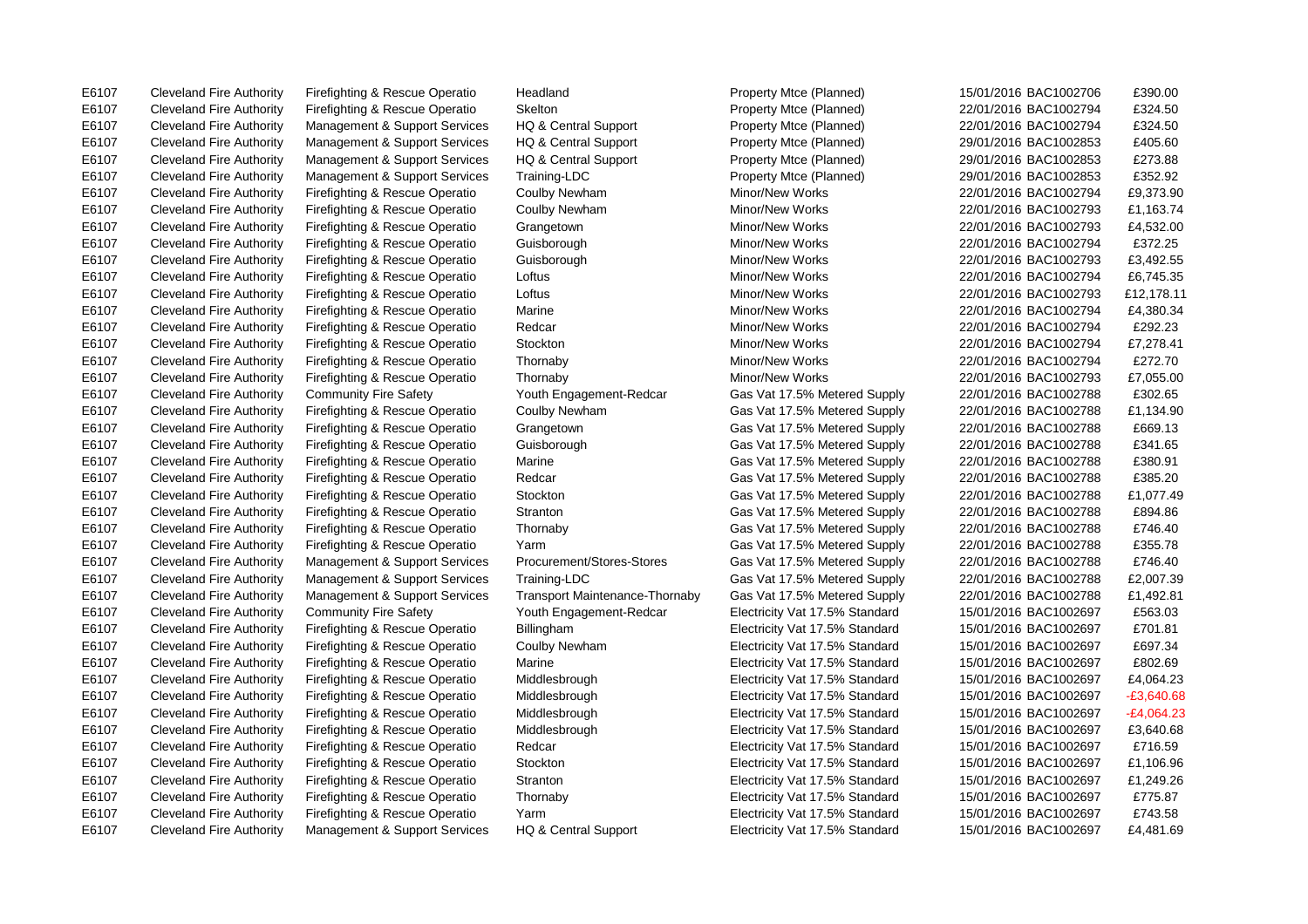E6107 Cleveland Fire Authority Management & Support Services Transport Maintenance-Thornaby Electricity Vat 17.5% Standard 15/01/2016 BAC1002697 £387.94 E6107 Cleveland Fire Authority Firefighting & Rescue Operatio Middlesbrough Sewerage Charges 22/01/2016 BAC1002755 £812.41 E6107 Cleveland Fire Authority Firefighting & Rescue Operatio Yarm Sewerage Charges 22/01/2016 BAC1002755 £344.89 E6107 Cleveland Fire Authority Management & Support Services HQ & Central Support Sewerage Charges 68/01/2016 BAC1002622 £1,936.45 E6107 Cleveland Fire Authority Firefighting & Rescue Operatio Firefighting & Rescue Cleaning Materials 15/01/2016 BAC1002705 £377.50 E6107 Cleveland Fire Authority Firefighting & Rescue Operatio Firefighting & Rescue Cleaning Materials 15/01/2016 BAC1002677 £604.50 E6107 Cleveland Fire Authority Firefighting & Rescue Operatio Firefighting & Rescue Medical & Toilet 22/01/2016 BAC1002779 £428.80 E6107 Cleveland Fire Authority Firefighting & Rescue Operatio Billingham Building Cleaning 22/01/2016 BAC1002768 £401.87 E6107 Cleveland Fire Authority Firefighting & Rescue Operatio Billingham Building Cleaning 08/01/2016 BAC1002639 £401.87 E6107 Cleveland Fire Authority Firefighting & Rescue Operatio Coulby Newham Building Cleaning 22/01/2016 BAC1002768 £376.48 E6107 Cleveland Fire Authority Firefighting & Rescue Operatio Coulby Newham Building Cleaning 08/01/2016 BAC1002639 £376.48 E6107 Cleveland Fire Authority Firefighting & Rescue Operatio Grangetown Building Cleaning 22/01/2016 BAC1002768 £817.61 E6107 Cleveland Fire Authority Firefighting & Rescue Operatio Grangetown Building Cleaning Cleaning 08/01/2016 BAC1002639 £817.61 E6107 Cleveland Fire Authority Firefighting & Rescue Operatio Headland Building Cleaning 22/01/2016 BAC1002768 £348.30 E6107 Cleveland Fire Authority Firefighting & Rescue Operatio Headland Building Cleaning 08/01/2016 BAC1002639 £348.30 E6107 Cleveland Fire Authority Firefighting & Rescue Operatio Marine Building Cleaning 22/01/2016 BAC1002768 £376.48 E6107 Cleveland Fire Authority Firefighting & Rescue Operatio Marine Building Cleaning Building Cleaning 08/01/2016 BAC1002639 £376.48 E6107 Cleveland Fire Authority Firefighting & Rescue Operatio Middlesbrough Building Cleaning 22/01/2016 BAC1002768 £1,641.52 E6107 Cleveland Fire Authority Firefighting & Rescue Operatio Middlesbrough Building Cleaning Cleaning 08/01/2016 BAC1002639 £1,641.52 E6107 Cleveland Fire Authority Firefighting & Rescue Operatio Redcar Building Cleaning 22/01/2016 BAC1002768 £1,057.16 E6107 Cleveland Fire Authority Firefighting & Rescue Operatio Redcar Building Cleaning Building Cleaning 08/01/2016 BAC1002639 £1,057.16 E6107 Cleveland Fire Authority Firefighting & Rescue Operatio Stockton Building Cleaning 22/01/2016 BAC1002768 £542.53 E6107 Cleveland Fire Authority Firefighting & Rescue Operatio Stockton Building Cleaning 08/01/2016 BAC1002639 £542.53 E6107 Cleveland Fire Authority Firefighting & Rescue Operatio Stranton Building Cleaning 22/01/2016 BAC1002768 £915.37 E6107 Cleveland Fire Authority Firefighting & Rescue Operatio Stranton Building Cleaning **Building Cleaning** 08/01/2016 BAC1002639 £915.37 E6107 Cleveland Fire Authority Firefighting & Rescue Operatio Thornaby Building Cleaning 22/01/2016 BAC1002768 £576.94 E6107 Cleveland Fire Authority Firefighting & Rescue Operatio Thornaby Building Cleaning **Building Cleaning** 08/01/2016 BAC1002639 £576.94 E6107 Cleveland Fire Authority Management & Support Services HQ & Central Support Building Cleaning 22/01/2016 BAC1002768 £3,189.51 E6107 Cleveland Fire Authority Management & Support Services HQ & Central Support Building Cleaning 08/01/2016 BAC1002639 £3,189.51 E6107 Cleveland Fire Authority Management & Support Services Training-LDC Building Cleaning Cleaning 22/01/2016 BAC1002768 £1,662.48 E6107 Cleveland Fire Authority Management & Support Services Training-LDC Building Cleaning Cleaning 08/01/2016 BAC1002639 £1,662.48 E6107 Cleveland Fire Authority Management & Support Services Transport Maintenance-Thornaby Building Cleaning 15/01/2016 BAC1002699 £275.00 E6107 Cleveland Fire Authority Firefighting & Rescue Operatio Redcar Trade Waste 7rade Waste 22/01/2016 BAC1002782 £394.15 E6107 Cleveland Fire Authority Management & Support Services HQ & Central Support Trade Waste 08/01/2016 BAC1002655 £313.50 E6107 Cleveland Fire Authority Management & Support Services HQ & Central Support Trade Waste 29/01/2016 BAC1002847 £480.00 E6107 Cleveland Fire Authority Management & Support Services HQ & Central Support Building Security 22/01/2016 BAC1002772 £4,900.80 E6107 Cleveland Fire Authority Management & Support Services HQ & Central Support Building Security 08/01/2016 BAC1002642 £6,024.00 E6107 Cleveland Fire Authority Firefighting & Rescue Operatio Coulby Newham Derv Derv 15/01/2016 BAC1002716 £3,312.97 E6107 Cleveland Fire Authority Firefighting & Rescue Operatio Guisborough Derv Derv 22/01/2016 BAC1002770 £285.94 E6107 Cleveland Fire Authority Firefighting & Rescue Operatio Redcar Derv Derv Derv 15/01/2016 BAC1002716 £2,464.00 E6107 Cleveland Fire Authority Firefighting & Rescue Operatio Saltburn Derv 22/01/2016 BAC1002762 £330.71 E6107 Cleveland Fire Authority Firefighting & Rescue Operatio Stockton Derv Derv Derv 15/01/2016 BAC1002716 £1,646.40 E6107 Cleveland Fire Authority Firefighting & Rescue Operatio Stranton Derv Derv Derv 15/01/2016 BAC1002716 £4,056.00

E6107 Cleveland Fire Authority Management & Support Services Procurement/Stores-Stores Electricity Vat 17.5% Standard 15/01/2016 BAC1002697 £387.94

E6107 Cleveland Fire Authority Management & Support Services SMT Contract Car Hire 08/01/2016 BAC1002656 £436.50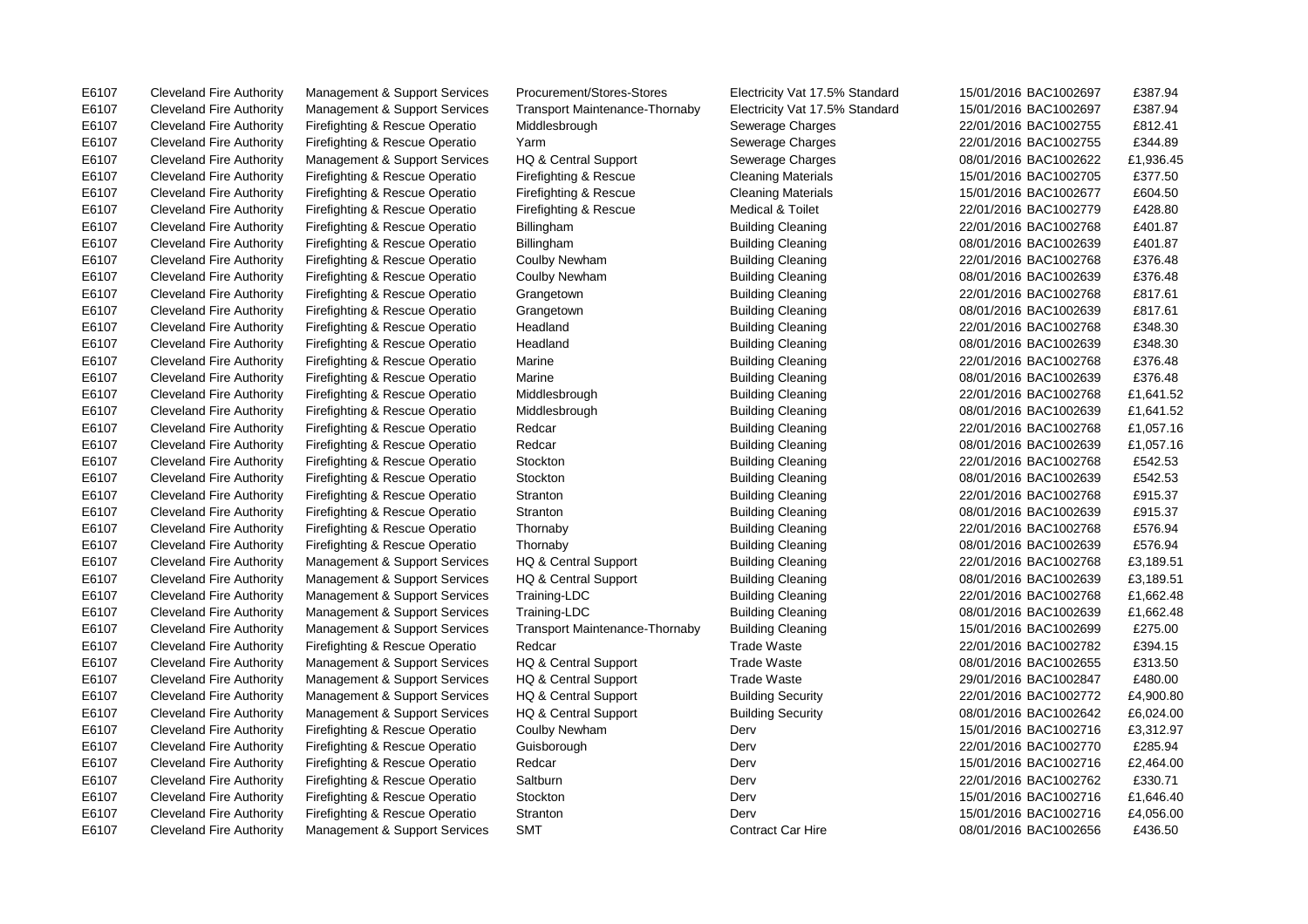E6107 Cleveland Fire Authority Management & Support Services SMT Contract Car Hire 22/01/2016 BAC1002787 £2,566.79

E6107 Cleveland Fire Authority Management & Support Services SMT Contract Car Hire 22/01/2016 BAC1002787 £2,729.65 E6107 Cleveland Fire Authority Management & Support Services Transport Maintenance-Thornaby Vehicle Repairs & Maintenance 15/01/2016 BAC1002682 £680.00 E6107 Cleveland Fire Authority Management & Support Services Transport Maintenance-Thornaby Vehicle Spare Parts 08/01/2016 BAC1002643 £1,208.72 E6107 Cleveland Fire Authority Management & Support Services Transport Maintenance-Thornaby Vehicle Spare Parts 15/01/2016 BAC1002695 £780.70 E6107 Cleveland Fire Authority Management & Support Services Transport Maintenance-Thornaby Vehicle Spare Parts 15/01/2016 BAC1002695 £844.00 E6107 Cleveland Fire Authority Management & Support Services Transport Maintenance-Thornaby Vehicle Spare Parts 08/01/2016 BAC1002618 £607.04 E6107 Cleveland Fire Authority Management & Support Services Transport Maintenance-Thornaby Vehicle Spare Parts 15/01/2016 BAC1002692 £393.09 E6107 Cleveland Fire Authority Management & Support Services Transport Maintenance-Thornaby Vehicle Spare Parts 29/01/2016 BAC1002817 £632.00 E6107 Cleveland Fire Authority Management & Support Services Transport Maintenance-Thornaby Tyres 08/01/2016 BAC1002636 £414.80 E6107 Cleveland Fire Authority Management & Support Services Transport Maintenance-Thornaby Tyres 08/01/2016 BAC1002636 £414.80 E6107 Cleveland Fire Authority Management & Support Services Transport Maintenance-Thornaby Tyres 08/01/2016 BAC1002636 £414.80 E6107 Cleveland Fire Authority Management & Support Services Transport Maintenance-Thornaby Tyres 08/01/2016 BAC1002636 £325.80 E6107 Cleveland Fire Authority Management & Support Services Transport Maintenance-Thornaby Tyres 29/01/2016 BAC1002832 £736.59 E6107 Cleveland Fire Authority Management & Support Services Transport Maintenance-Thornaby Tyres 22/01/2016 BAC1002765 £358.77 E6107 Cleveland Fire Authority Management & Support Services Transport Maintenance-Thornaby Oil & Lubricants 08/01/2016 BAC1002641 £434.60 E6107 Cleveland Fire Authority Management & Support Services Transport Maintenance-Thornaby Oil & Lubricants 08/01/2016 BAC1002641 £420.25 E6107 Cleveland Fire Authority Management & Support Services Transport Maintenance-Thornaby Workshop Consumables 08/01/2016 BAC1002618 £709.86 E6107 Cleveland Fire Authority Firefighting & Rescue Operatio Firefighting & Rescue Operational Equipment 29/01/2016 BAC1002810 £511.20 E6107 Cleveland Fire Authority Firefighting & Rescue Operatio Firefighting & Rescue Operational Equipment 08/01/2016 BAC1002624 £1,192.00 E6107 Cleveland Fire Authority Firefighting & Rescue Operatio Firefighting & Rescue Operational Equipment 08/01/2016 BAC1002624 £1,348.00 E6107 Cleveland Fire Authority Firefighting & Rescue Operatio Firefighting & Rescue Operational Equipment 08/01/2016 BAC1002624 £4,150.00 E6107 Cleveland Fire Authority Firefighting & Rescue Operatio Firefighting & Rescue Operational Equipment 08/01/2016 BAC1002624 £2,930.00 E6107 Cleveland Fire Authority Firefighting & Rescue Operatio Firefighting & Rescue Operational Equipment 08/01/2016 BAC1002624 £877.50 E6107 Cleveland Fire Authority Firefighting & Rescue Operatio Firefighting & Rescue Operational Equipment 08/01/2016 BAC1002618 £266.00 E6107 Cleveland Fire Authority Firefighting & Rescue Operatio Firefighting & Rescue Operational Equipment 08/01/2016 BAC1002650 £11,232.00 E6107 Cleveland Fire Authority Firefighting & Rescue Operatio Firefighting & Rescue Operational Equipment 08/01/2016 BAC1002650 £4,992.00 E6107 Cleveland Fire Authority Firefighting & Rescue Operatio Firefighting & Rescue Operational Equipment 08/01/2016 BAC1002650 £1,248.00 E6107 Cleveland Fire Authority Firefighting & Rescue Operatio Firefighting & Rescue Operational Equipment 08/01/2016 BAC1002650 -£1,747.20 E6107 Cleveland Fire Authority Firefighting & Rescue Operatio Firefighting & Rescue Operational Equipment 29/01/2016 BAC1002844 £590.00 E6107 Cleveland Fire Authority Firefighting & Rescue Operatio Firefighting & Rescue Operational Equipment 29/01/2016 BAC1002844 £537.00 E6107 Cleveland Fire Authority Firefighting & Rescue Operatio Firefighting & Rescue Operational Equipment 15/01/2016 BAC1002713 £264.00 E6107 Cleveland Fire Authority Firefighting & Rescue Operatio Firefighting & Rescue Operational Equipment 08/01/2016 BAC1002619 £585.00 E6107 Cleveland Fire Authority Firefighting & Rescue Operatio Firefighting & Rescue Breathing Apparatus 29/01/2016 BAC1002850 £327.41 E6107 Cleveland Fire Authority Firefighting & Rescue Operatio Firefighting & Rescue Foam 29/01/2016 BAC1002831 £22,770.00 E6107 Cleveland Fire Authority Firefighting & Rescue Operatio Firefighting & Rescue Foam 29/01/2016 BAC1002831 £450.00 E6107 Cleveland Fire Authority Firefighting & Rescue Operatio Firefighting & Rescue Foam 29/01/2016 BAC1002831 £270.00 E6107 Cleveland Fire Authority Firefighting & Rescue Operatio Firefighting & Rescue Line Rescue Equipment 08/01/2016 BAC1002626 £396.00 E6107 Cleveland Fire Authority Management & Support Services Office Services Printer/Copier Leases 08/01/2016 BAC1002638 £4,790.86 E6107 Cleveland Fire Authority Management & Support Services Office Services Printer/Copier Leases 15/01/2016 BAC1002698 £21,164.82 E6107 Cleveland Fire Authority Management & Support Services Office Services Printing & Stationery 29/01/2016 BAC1002845 £448.80 E6107 Cleveland Fire Authority Management & Support Services Office Services Printing & Stationery 29/01/2016 BAC1002845 £345.60 E6107 Cleveland Fire Authority Management & Support Services Office Services Printing & Stationery 29/01/2016 BAC1002845 -£345.60 E6107 Cleveland Fire Authority Management & Support Services Office Services Postages - General 15/01/2016 BAC1002694 £545.90 E6107 Cleveland Fire Authority Management & Support Services Office Services Postages - General 15/01/2016 BAC1002694 £315.00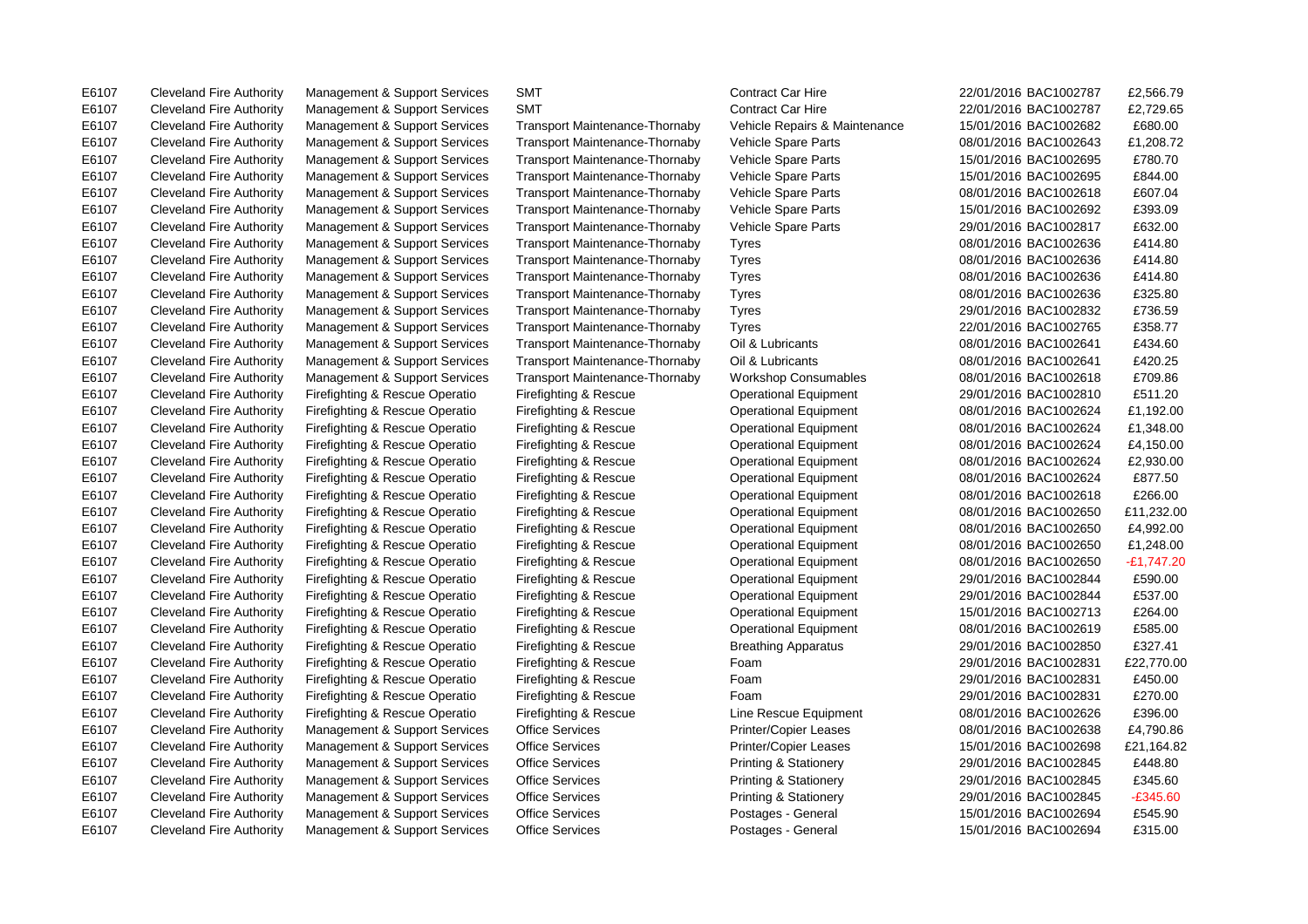E6107 Cleveland Fire Authority Management & Support Services Office Services Postages - General 08/01/2016 BAC1002632 £787.00 E6107 Cleveland Fire Authority Firefighting & Rescue Operatio Mobilisation & Communication(e Cellphones 15/01/2016 BAC1002693 £887.84 E6107 Cleveland Fire Authority Management & Support Services Information Technology Systems & Development Software 08/01/2016 BAC1002661 £995.00 E6107 Cleveland Fire Authority Management & Support Services Information Technology Systems Hardware Repair/Replac 08/01/2016 BAC1002633 £592.59 E6107 Cleveland Fire Authority Firefighting & Rescue Operatio Firefighting & Rescue Catering Facilities 22/01/2016 BAC1002777 £358.57 E6107 Cleveland Fire Authority Firefighting & Rescue Operatio Water Hydrant Installation 29/01/2016 BAC1002826 £502.00 E6107 Cleveland Fire Authority Firefighting & Rescue Operatio Water Hydrant Installation 29/01/2016 BAC1002826 £502.00 E6107 Cleveland Fire Authority Firefighting & Rescue Operatio Water Hydrant Maintenance 15/01/2016 BAC1002689 £933.30 E6107 Cleveland Fire Authority Firefighting & Rescue Operatio Water National Hydrant Maintenance 15/01/2016 BAC1002689 £297.80 E6107 Cleveland Fire Authority Firefighting & Rescue Operatio Water Hydrant Maintenance 15/01/2016 BAC1002689 £933.30 E6107 Cleveland Fire Authority Firefighting & Rescue Operatio Water National Hydrant Maintenance 15/01/2016 BAC1002689 £297.80 E6107 Cleveland Fire Authority Firefighting & Rescue Operatio Water National Hydrant Maintenance 29/01/2016 BAC1002826 £502.00 E6107 Cleveland Fire Authority Firefighting & Rescue Operatio Water Hydrant Maintenance 15/01/2016 BAC1002689 £933.30 E6107 Cleveland Fire Authority Community Fire Safety Prevention & Education Fire Safety Publicity Material 08/01/2016 BAC1002651 £2,546.64

E6107 Cleveland Fire Authority Management & Support Services HQ & Central Support Professional Fees (Property) 22/01/2016 BAC1002784 £337.50 E6107 Cleveland Fire Authority Management & Support Services HQ & Central Support Professional Fees (Property) 15/01/2016 BAC1002679 £1,200.00 E6107 Cleveland Fire Authority Management & Support Services SMT Professional Fees (Property) 22/01/2016 BAC1002792 £750.00 E6107 Cleveland Fire Authority Firefighting & Rescue Operatio Firefighting & Rescue Uniforms/Protective Clothing 29/01/2016 BAC1002821 £332.96 E6107 Cleveland Fire Authority Management & Support Services HQ & Central Support Telephone - Rental 29/01/2016 BAC1002823 £3,710.00 E6107 Cleveland Fire Authority Firefighting & Rescue Operatio Mobilisation & Communication(e Radio Scheme 08/01/2016 BAC1002644 £4,914.00 E6107 Cleveland Fire Authority Firefighting & Rescue Operatio Mobilisation & Communication(e Radio Scheme 08/01/2016 BAC1002628 £550.00 E6107 Cleveland Fire Authority Firefighting & Rescue Operatio Mobilisation & Communication(e Radio Scheme 08/01/2016 BAC1002628 £550.00 E6107 Cleveland Fire Authority Firefighting & Rescue Operatio Mobilisation & Communication(e Cellphones 15/01/2016 BAC1002693 £2,296.83 E6107 Cleveland Fire Authority Firefighting & Rescue Operatio Mobilisation & Communication(e Cellphones 15/01/2016 BAC1002693 -£680.09 E6107 Cleveland Fire Authority Firefighting & Rescue Operatio Mobilisation & Communication(e Cellphones 22/01/2016 BAC1002759 £2,510.53 E6107 Cleveland Fire Authority Firefighting & Rescue Operatio Mobilisation & Communication(e Cellphones 15/01/2016 BAC1002673 £801.89 E6107 Cleveland Fire Authority Firefighting & Rescue Operatio Mobilisation & Communication(e Control Room Equipment 29/01/2016 BAC1002813 £1,342.28 E6107 Cleveland Fire Authority Firefighting & Rescue Operatio Mobilisation & Communication(e Firelink 15/01/2016 BAC1002711 £759.45 E6107 Cleveland Fire Authority Firefighting & Rescue Operatio Mobilisation & Communication(e Firelink 15/01/2016 BAC1002711 £3,986.40 E6107 Cleveland Fire Authority Firefighting & Rescue Operatio Mobilisation & Communication(e Firelink 29/01/2016 BAC1002837 £19,847.78 E6107 Cleveland Fire Authority Management & Support Services Information Technology End User Software Provision 08/01/2016 BAC1002645 £950.00 E6107 Cleveland Fire Authority Management & Support Services Information Technology Systems Hardware Repair/Replac 08/01/2016 BAC1002633 £1,777.77 E6107 Cleveland Fire Authority Management & Support Services Information Technology Systems & Development Software 15/01/2016 BAC1002722 £1,226.66 E6107 Cleveland Fire Authority Firefighting & Rescue Operatio Water Nater Hydrant Maintenance 15/01/2016 BAC1002689 £933.30 E6107 Cleveland Fire Authority Management & Support Services Training-LDC Catering Contract 29/01/2016 BAC1002836 £2,978.45 E6107 Cleveland Fire Authority Firefighting & Rescue Operatio Firefighting & Rescue Disposal of Toxic Substances 08/01/2016 CHQ0400125 £2,901.55 E6107 Cleveland Fire Authority Community Fire Safety Prevention & Education Fire Safety Publicity Material 08/01/2016 BAC1002651 £2,950.00 E6107 Cleveland Fire Authority Community Fire Safety Prevention & Education Fire Safety Publicity Material 08/01/2016 BAC1002651 £3,540.00 E6107 Cleveland Fire Authority Community Fire Safety Prevention & Education Fire Safety Publicity Material 08/01/2016 BAC1002651 £1.853.36 E6107 Cleveland Fire Authority Community Fire Safety Prevention & Education Fire Safety Publicity Material 22/01/2016 BAC1002785 £5,719.79 E6107 Cleveland Fire Authority Community Fire Safety Prevention & Education Fire Safety Publicity Material 08/01/2016 BAC1002651 £1,232.57 E6107 Cleveland Fire Authority Community Fire Safety Prevention & Education Fire Safety Publicity Material 08/01/2016 BAC1002651 £2,074.60 E6107 Cleveland Fire Authority Community Fire Safety Prevention & Education Fire Safety Publicity Material 08/01/2016 BAC1002651 £3,161.91 E6107 Cleveland Fire Authority Community Fire Safety Prevention & Education Fire Safety Publicity Material 22/01/2016 BAC1002785 £1,000.00 E6107 Cleveland Fire Authority Community Fire Safety Prevention & Education Fire Safety Publicity Material 08/01/2016 BAC1002651 £1,623.05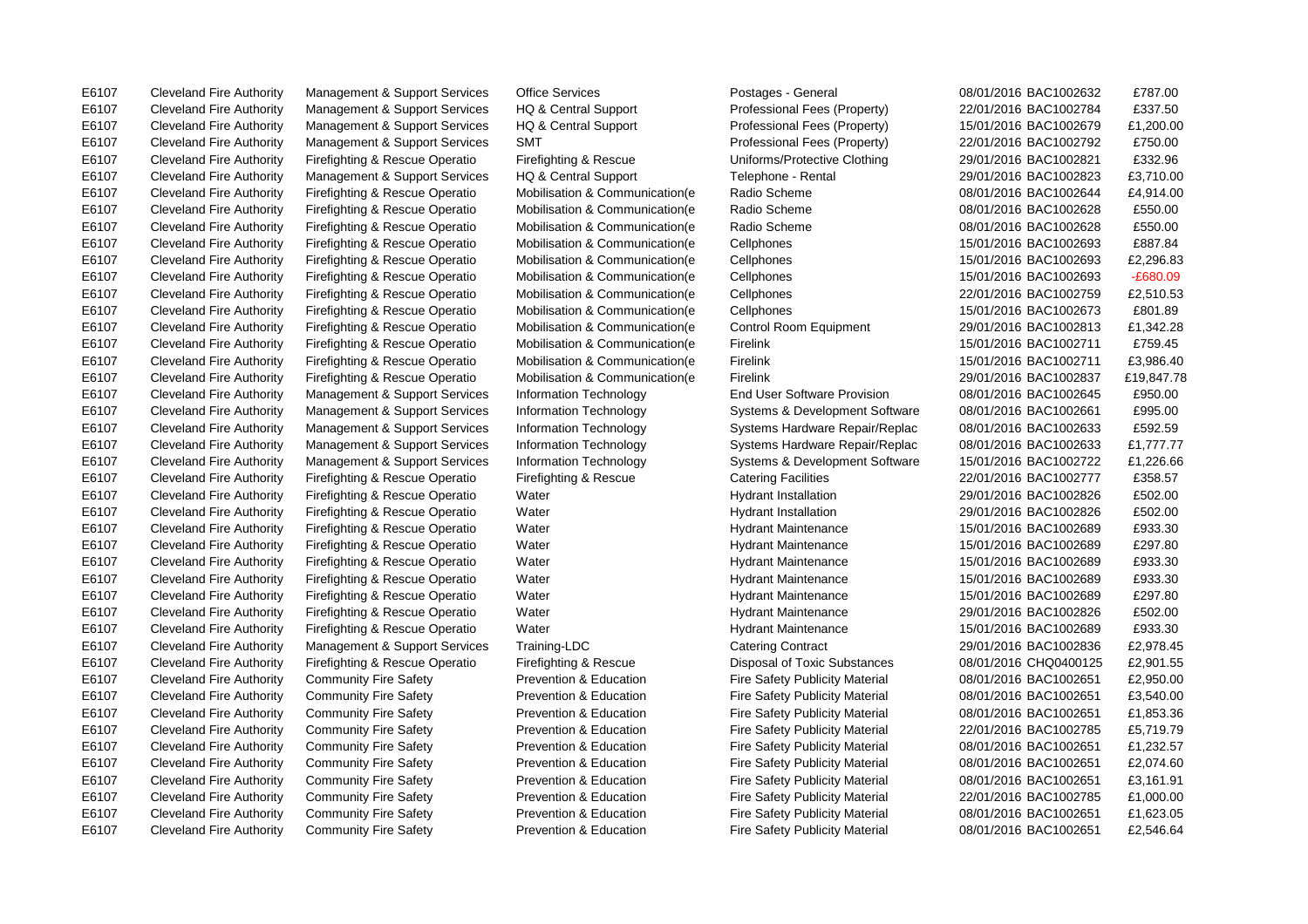E6107 Cleveland Fire Authority Community Fire Safety Prevention & Education Risk Reduction Equipment 22/01/2016 BAC1002775 £1,140.00 E6107 Cleveland Fire Authority Community Fire Safety Prevention & Education Smoke Alarms 08/01/2016 BAC1002646 £1,070.00 E6107 Cleveland Fire Authority Community Fire Safety Prevention & Education Smoke Alarms 29/01/2016 BAC1002841 £1,605.00 E6107 Cleveland Fire Authority Community Fire Safety Prevention & Education Smoke Alarms 29/01/2016 BAC1002841 £1,070.00 E6107 Cleveland Fire Authority Community Fire Safety Prevention & Education Smoke Alarms 15/01/2016 BAC1002707 £1,070.00 E6107 Cleveland Fire Authority Community Fire Safety Prevention & Education Smoke Alarms 15/01/2016 BAC1002707 £535.00 E6107 Cleveland Fire Authority Community Fire Safety Prevention & Education Smoke Alarms 22/01/2016 BAC1002778 £1,070.00 E6107 Cleveland Fire Authority Community Fire Safety Prevention & Education Youth Development Programmes 29/01/2016 BAC1002848 £1,025.00 E6107 Cleveland Fire Authority Community Fire Safety Prevention & Education Youth Development Programmes 29/01/2016 BAC1002848 £400.00 E6107 Cleveland Fire Authority Community Fire Safety Prevention & Education Youth Development Programmes 29/01/2016 BAC1002848 £825.00 E6107 Cleveland Fire Authority Human Resources Human Resources-Personnel South Tees Health 08/01/2016 BAC1002658 £969.00 E6107 Cleveland Fire Authority Management & Support Services Training Fire Service College 08/01/2016 BAC1002627 £8,400.00 E6107 Cleveland Fire Authority Management & Support Services Training Fire Service College 68/01/2016 BAC1002627 £4,490.00 E6107 Cleveland Fire Authority Human Resources Human Resources-Hlth & Safety Health & Safety 22/01/2016 CHQ0400132 £817.00 E6107 Cleveland Fire Authority Human Resources Human Resources-Hlth & Safety Health & Safety 22/01/2016 CHQ0400132 £832.00 E6107 Cleveland Fire Authority Human Resources Human Resources - Payroll Payrolls SLA 29/01/2016 BAC1002840 £3,609.58 E6107 Cleveland Fire Authority CDC Corporate Expenses Audit Commission 08/01/2016 BAC1002659 £2,888.00 E6107 Cleveland Fire Authority CDC Corporate Expenses Audit Commission 08/01/2016 BAC1002659 £2,888.00

E6107 Cleveland Fire Authority Community Fire Safety Prevention & Education Risk Reduction Equipment 22/01/2016 BAC1002786 £840.00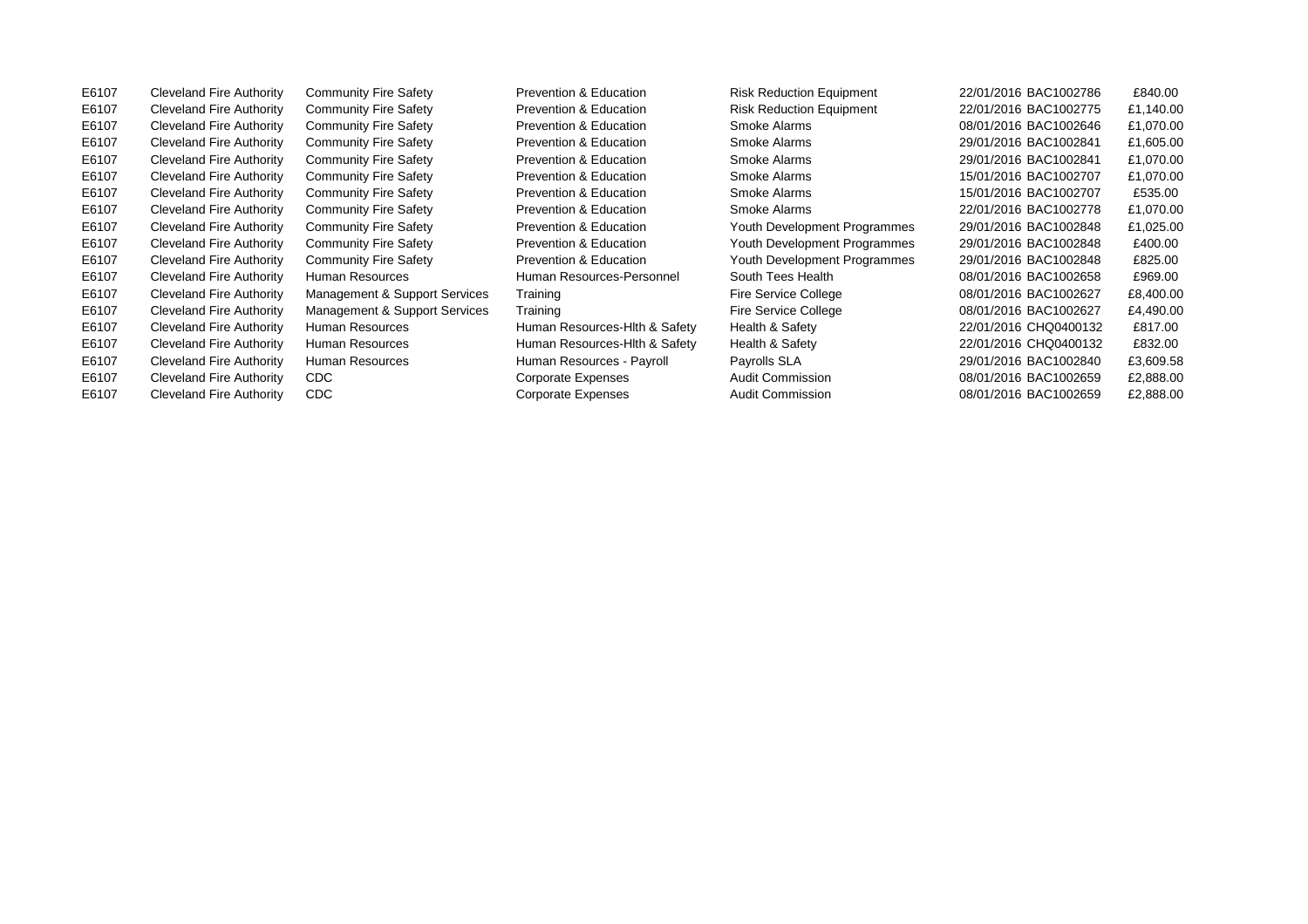| Capital or | <b>Supplier name</b>                   | Ref  |
|------------|----------------------------------------|------|
| Revenue    |                                        |      |
| revenue    | <b>ISG Construction Ltd</b>            | 2872 |
| revenue    | <b>ISG Construction Ltd</b>            | 2872 |
| revenue    | <b>British Telecommunications Plc</b>  | 2086 |
| revenue    | <b>Tuf Tools Limited</b>               | 673  |
| revenue    | Bradshaw Gass & Hope LLP               | 2837 |
| revenue    | Bradshaw Gass & Hope LLP               | 2837 |
| revenue    | Questech Recruitment Ltd               | 3058 |
| revenue    | Questech Recruitment Ltd               | 3058 |
| revenue    | Questech Recruitment Ltd               | 3058 |
| revenue    | Questech Recruitment Ltd               | 3058 |
| revenue    | The Fire Service College               | 565  |
| revenue    | <b>CFB Risk Management Service CIC</b> | 2753 |
| revenue    | City Of Sunderland                     | 615  |
| revenue    | LearnPro Limited                       | 1043 |
| revenue    | PDRPRO Limited                         | 1268 |
| revenue    | <b>Tartan Communications</b>           | 3116 |
| revenue    | Green & Son Building Services Ltd      | 3014 |
| revenue    | SHL Group Limited                      | 1808 |
| revenue    | <b>SHL Group Limited</b>               | 1808 |
| revenue    | <b>Teesside Pension Fund</b>           | 682  |
| revenue    | <b>FES FM Limited</b>                  | 3018 |
| revenue    | Hartlepool Borough Council             | 354  |
| revenue    | Gilgen Door Systems UK Ltd             | 2251 |
| revenue    | Dale Power Solutions Ltd               | 3012 |
| revenue    | <b>FES FM Limited</b>                  | 3018 |
| revenue    | <b>FES FM Limited</b>                  | 3018 |
| revenue    | Hartlepool Borough Council             | 354  |
| revenue    | Hartlepool Borough Council             | 354  |
| revenue    | Hartlepool Borough Council             | 354  |
| revenue    | Hartlepool Borough Council             | 354  |
| revenue    | Hartlepool Borough Council             | 354  |
| revenue    | <b>FES FM Limited</b>                  | 3018 |
| revenue    | Hartlepool Borough Council             | 354  |
| revenue    | Aggreko Uk Limited                     | 740  |
| revenue    | Aggreko Uk Limited                     | 740  |
| revenue    | <b>FES FM Limited</b>                  | 3018 |
| revenue    | <b>FES FM Limited</b>                  | 3018 |
| revenue    | Aggreko Uk Limited                     | 740  |
| revenue    | Hartlepool Borough Council             | 354  |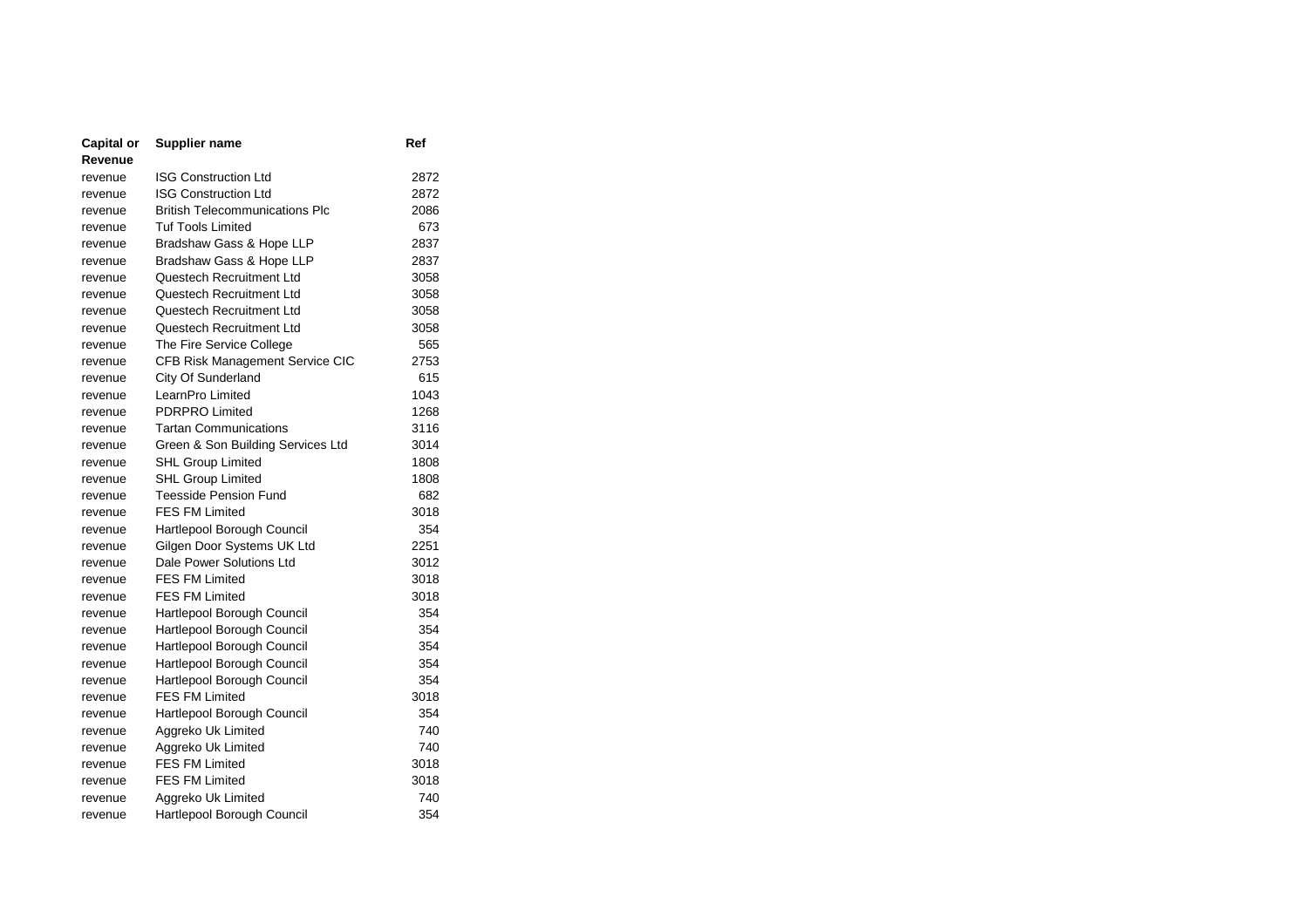| revenue | Chubb Fire & Security Ltd        | 2046 |
|---------|----------------------------------|------|
| revenue | FES FM Limited                   | 3018 |
| revenue | <b>FES FM Limited</b>            | 3018 |
| revenue | <b>FES FM Limited</b>            | 3018 |
| revenue | <b>FES FM Limited</b>            | 3018 |
| revenue | FES FM Limited                   | 3018 |
| revenue | <b>FES FM Limited</b>            | 3018 |
| revenue | Kier Services- Maintenance North | 2919 |
| revenue | Kier Services- Maintenance North | 2919 |
| revenue | <b>FES FM Limited</b>            | 3018 |
| revenue | Kier Services- Maintenance North | 2919 |
| revenue | <b>FES FM Limited</b>            | 3018 |
| revenue | Kier Services- Maintenance North | 2919 |
| revenue | <b>FES FM Limited</b>            | 3018 |
| revenue | <b>FES FM Limited</b>            | 3018 |
| revenue | <b>FES FM Limited</b>            | 3018 |
| revenue | <b>FES FM Limited</b>            | 3018 |
| revenue | Kier Services- Maintenance North | 2919 |
| revenue | Corona Energy                    | 2645 |
| revenue | Corona Energy                    | 2645 |
| revenue | Corona Energy                    | 2645 |
| revenue | Corona Energy                    | 2645 |
| revenue | Corona Energy                    | 2645 |
| revenue | Corona Energy                    | 2645 |
| revenue | Corona Energy                    | 2645 |
| revenue | Corona Energy                    | 2645 |
| revenue | Corona Energy                    | 2645 |
| revenue | Corona Energy                    | 2645 |
| revenue | Corona Energy                    | 2645 |
| revenue | Corona Energy                    | 2645 |
| revenue | Corona Energy                    | 2645 |
| revenue | Npower Northern Limited          | 955  |
| revenue | Npower Northern Limited          | 955  |
| revenue | Npower Northern Limited          | 955  |
| revenue | Npower Northern Limited          | 955  |
| revenue | Npower Northern Limited          | 955  |
| revenue | Npower Northern Limited          | 955  |
| revenue | Npower Northern Limited          | 955  |
| revenue | Npower Northern Limited          | 955  |
| revenue | Npower Northern Limited          | 955  |
| revenue | Npower Northern Limited          | 955  |
| revenue | Npower Northern Limited          | 955  |
| revenue | Npower Northern Limited          | 955  |
| revenue | Npower Northern Limited          | 955  |
| revenue | Npower Northern Limited          | 955  |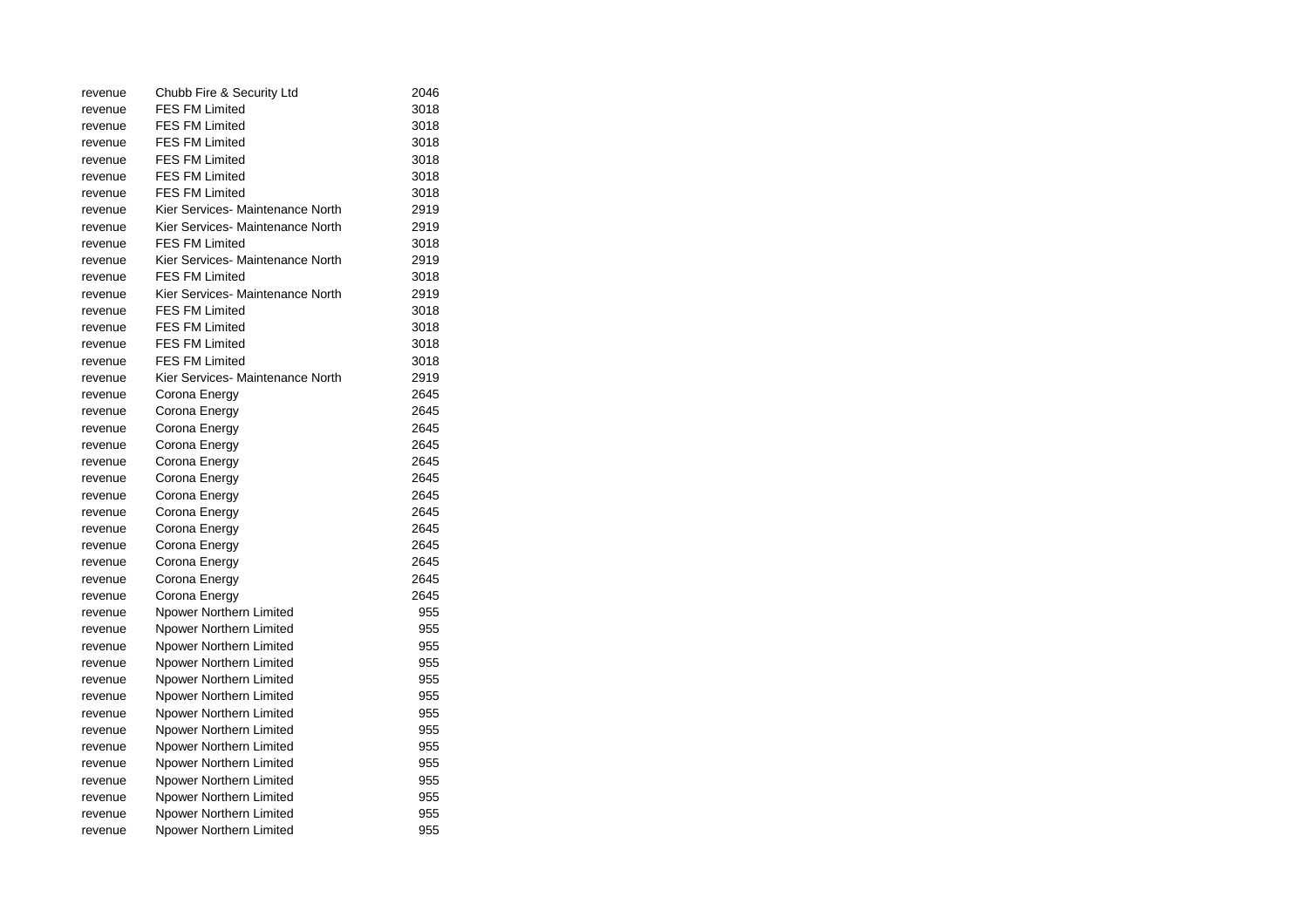| revenue | Npower Northern Limited                 | 955  |  |
|---------|-----------------------------------------|------|--|
| revenue | Npower Northern Limited                 | 955  |  |
| revenue | Northumbrian Water                      | 661  |  |
| revenue | Northumbrian Water                      | 661  |  |
| revenue | <b>Hartlepool Water</b>                 | 360  |  |
| revenue | Buck & Hickman Limited                  | 2023 |  |
| revenue | Greenham Trading Limited                | 338  |  |
| revenue | Boc Limited (Account No 1069267)        | 2248 |  |
| revenue | OCS Group Uk Limited                    | 1027 |  |
| revenue | <b>OCS Group Uk Limited</b>             | 1027 |  |
| revenue | <b>OCS Group Uk Limited</b>             | 1027 |  |
| revenue | OCS Group Uk Limited                    | 1027 |  |
| revenue | <b>OCS Group Uk Limited</b>             | 1027 |  |
| revenue | <b>OCS Group Uk Limited</b>             | 1027 |  |
| revenue | <b>OCS Group Uk Limited</b>             | 1027 |  |
| revenue | <b>OCS Group Uk Limited</b>             | 1027 |  |
| revenue | <b>OCS Group Uk Limited</b>             | 1027 |  |
| revenue | <b>OCS Group Uk Limited</b>             | 1027 |  |
| revenue | <b>OCS Group Uk Limited</b>             | 1027 |  |
| revenue | OCS Group Uk Limited                    | 1027 |  |
| revenue | <b>OCS Group Uk Limited</b>             | 1027 |  |
| revenue | <b>OCS Group Uk Limited</b>             | 1027 |  |
| revenue | <b>OCS Group Uk Limited</b>             | 1027 |  |
| revenue | OCS Group Uk Limited                    | 1027 |  |
| revenue | <b>OCS Group Uk Limited</b>             | 1027 |  |
| revenue | <b>OCS Group Uk Limited</b>             | 1027 |  |
| revenue | <b>OCS Group Uk Limited</b>             | 1027 |  |
| revenue | <b>OCS Group Uk Limited</b>             | 1027 |  |
| revenue | <b>OCS Group Uk Limited</b>             | 1027 |  |
| revenue | OCS Group Uk Limited                    | 1027 |  |
| revenue | OCS Group Uk Limited                    | 1027 |  |
| revenue | <b>OCS Group Uk Limited</b>             | 1027 |  |
| revenue | <b>OCS Group Uk Limited</b>             | 1027 |  |
| revenue | Initial Washroom Solutions              | 2441 |  |
| revenue | SITA UK Ltd                             | 2655 |  |
| revenue | SITA UK Ltd                             | 2655 |  |
| revenue | <b>Churchill Security Solutions Ltd</b> | 1365 |  |
| revenue | <b>Churchill Security Solutions Ltd</b> | 1365 |  |
| revenue | Harvest Energy Ltd                      | 2927 |  |
| revenue | <b>Fuel Card Services Ltd</b>           | 1035 |  |
| revenue | Harvest Energy Ltd                      | 2927 |  |
| revenue | Co-Operative Group Ltd                  | 833  |  |
| revenue | Harvest Energy Ltd                      | 2927 |  |
| revenue | Harvest Energy Ltd                      | 2927 |  |
| revenue | Enterprise RAC UK Ltd                   | 2670 |  |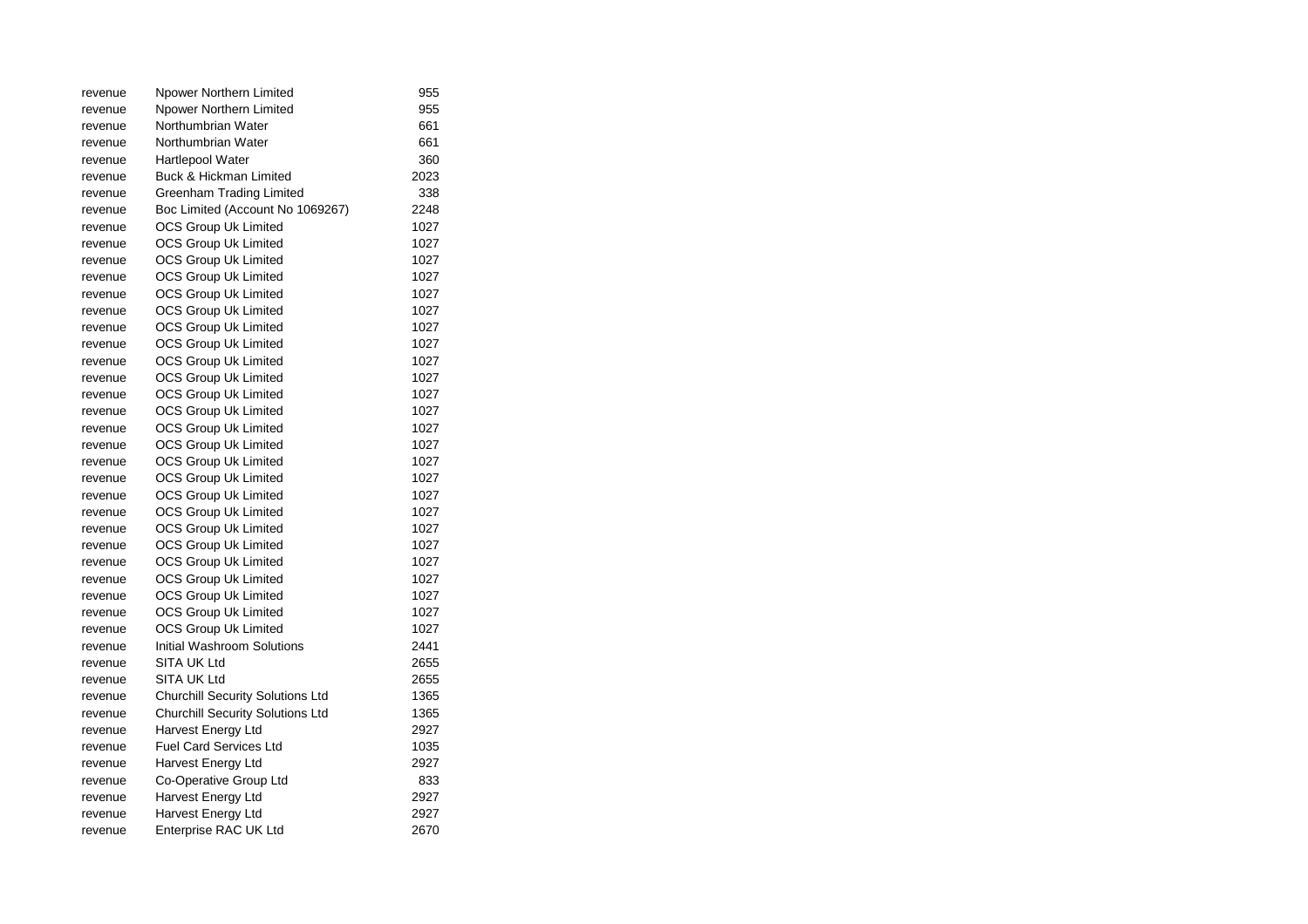| revenue | Inchcape Fleet Solutions              | 2587 |
|---------|---------------------------------------|------|
| revenue | Inchcape Fleet Solutions              | 2587 |
| revenue | North East Truck & Van Ltd            | 440  |
| revenue | Alexander Dennis Parts Limited        | 1568 |
| revenue | <b>Bell Truck Sales Limited</b>       | 896  |
| revenue | <b>Bell Truck Sales Limited</b>       | 896  |
| revenue | <b>Fleet Factors Limited</b>          | 328  |
| revenue | Scania (Great Britain) Limited        | 707  |
| revenue | W M Smith & Sons (Barnard Castle) Ltd | 352  |
| revenue | Goodyear Dunlop Uk Limited            | 959  |
| revenue | Goodyear Dunlop Uk Limited            | 959  |
| revenue | Goodyear Dunlop Uk Limited            | 959  |
| revenue | Goodyear Dunlop Uk Limited            | 959  |
| revenue | Goodyear Dunlop Uk Limited            | 959  |
| revenue | Goodyear Dunlop Uk Limited            | 959  |
| revenue | Fuchs Lubricants (Uk) Plc             | 1243 |
| revenue | Fuchs Lubricants (Uk) Plc             | 1243 |
| revenue | <b>Fleet Factors Limited</b>          | 328  |
| revenue | Arco Ltd                              | 174  |
| revenue | Clan Tools & Plant Ltd                | 395  |
| revenue | Clan Tools & Plant Ltd                | 395  |
| revenue | Clan Tools & Plant Ltd                | 395  |
| revenue | Clan Tools & Plant Ltd                | 395  |
| revenue | Clan Tools & Plant Ltd                | 395  |
| revenue | <b>Fleet Factors Limited</b>          | 328  |
| revenue | <b>Holmatro UK Limited</b>            | 2350 |
| revenue | <b>Holmatro UK Limited</b>            | 2350 |
| revenue | <b>Holmatro UK Limited</b>            | 2350 |
| revenue | <b>Holmatro UK Limited</b>            | 2350 |
| revenue | <b>Holmatro UK Limited</b>            | 2350 |
| revenue | <b>Holmatro UK Limited</b>            | 2350 |
| revenue | J & R A Hawkes & Sons Ltd             | 2755 |
| revenue | <b>MFC Survival Ltd</b>               | 330  |
| revenue | Interspiro Limited                    | 2810 |
| revenue | Angus Fire Ltd                        | 859  |
| revenue | Angus Fire Ltd                        | 859  |
| revenue | Angus Fire Ltd                        | 859  |
| revenue | Lyon Equipment                        | 410  |
| revenue | The Danwood Group Limited             | 999  |
| revenue | The Danwood Group Limited             | 999  |
| revenue | Supplies Team Ltd                     | 2557 |
| revenue | Supplies Team Ltd                     | 2557 |
| revenue | Supplies Team Ltd                     | 2557 |
| revenue | Neopost Limited                       | 862  |
| revenue | Neopost Limited                       | 862  |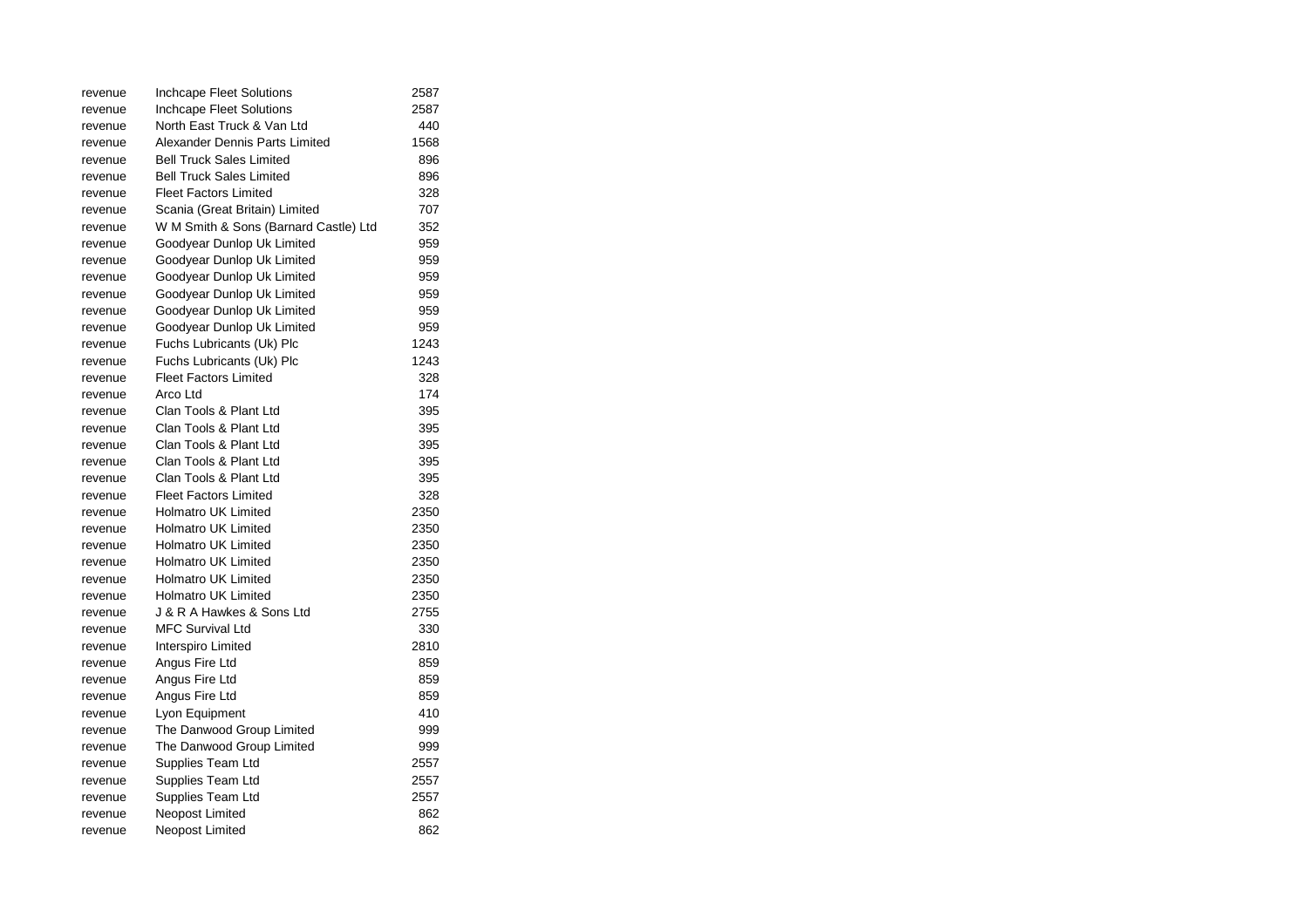| revenue | Royal Mail Group Plc                      | 762  |
|---------|-------------------------------------------|------|
| revenue | Intelligent Data Systems UK               | 2468 |
| revenue | North East Regional Employer's            | 364  |
| revenue | Principea Consulting Ltd                  | 2907 |
| revenue | S P Services                              | 478  |
| revenue | <b>B T Telecommunications Plc</b>         | 576  |
| revenue | Tom Tom Sales BV                          | 1644 |
| revenue | <b>Wardair Direct Limited</b>             | 608  |
| revenue | <b>Wardair Direct Limited</b>             | 608  |
| revenue | O2 (Uk) Limited                           | 784  |
| revenue | O2 (Uk) Limited                           | 784  |
| revenue | O2 (Uk) Limited                           | 784  |
| revenue | O2 (Uk) Limited                           | 784  |
| revenue | Orange Personal Comm Services Ltd         | 197  |
| revenue | D & A Systems                             | 287  |
| revenue | <b>Airwave Solutions Ltd</b>              | 2689 |
| revenue | Airwave Solutions Ltd                     | 2689 |
| revenue | <b>Communities &amp; Local Government</b> | 2011 |
| revenue | Civica UK Limited                         | 1906 |
| revenue | Kelway Ltd                                | 2924 |
| revenue | Insight Direct (Uk) Limited               | 777  |
| revenue | Insight Direct (Uk) Limited               | 777  |
| revenue | Cristie Data Ltd                          | 3107 |
| revenue | <b>Argos Business Solutions</b>           | 2047 |
| revenue | Northumbrian Water                        | 661  |
| revenue | Northumbrian Water                        | 661  |
| revenue | Northumbrian Water                        | 661  |
| revenue | Northumbrian Water                        | 661  |
| revenue | Northumbrian Water                        | 661  |
| revenue | Northumbrian Water                        | 661  |
| revenue | Northumbrian Water                        | 661  |
| revenue | Northumbrian Water                        | 661  |
| revenue | Northumbrian Water                        | 661  |
| revenue | <b>Mellors Catering Services Limited</b>  | 1997 |
| revenue | Veolia Environmental Services             | 1026 |
| revenue | Bauer Radio Ltd                           | 2475 |
| revenue | Bauer Radio Ltd                           | 2475 |
| revenue | Bauer Radio Ltd                           | 2475 |
| revenue | Bauer Radio Ltd                           | 2475 |
| revenue | Bauer Radio Ltd                           | 2475 |
| revenue | <b>Bauer Radio Ltd</b>                    | 2475 |
| revenue | Bauer Radio Ltd                           | 2475 |
| revenue | Bauer Radio Ltd                           | 2475 |
| revenue | <b>Bauer Radio Ltd</b>                    | 2475 |
| revenue | Bauer Radio Ltd                           | 2475 |